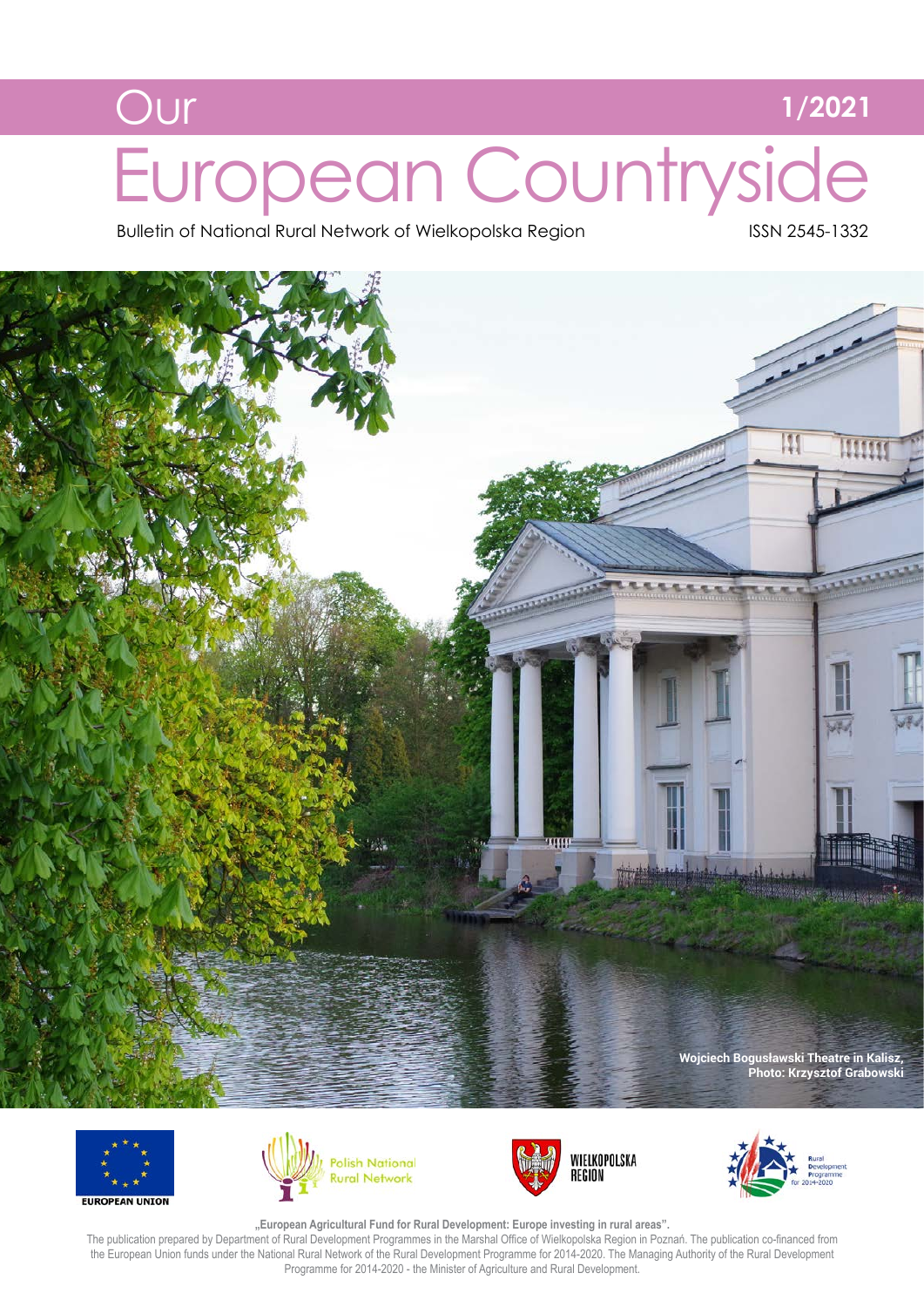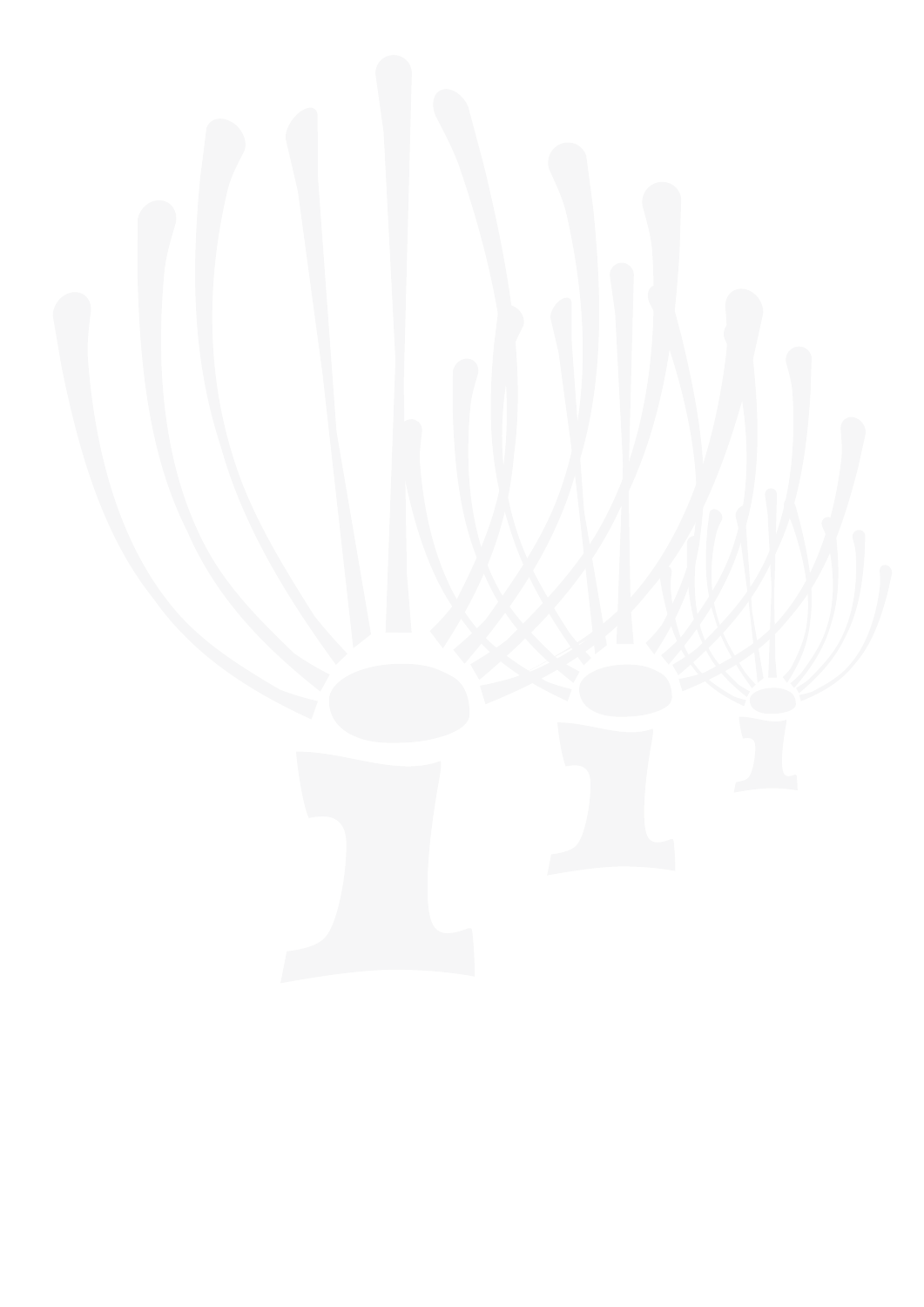### **FOREWORD**



#### **Krzysztof Grabowski**

*Deputy Marshal of the Wielkopolska Region*

Ladies and Gentlemen,

I present to you this year's first issue of "Our European Countryside" quarterly, in which we promote the Wielkopolska rural areas and inform about European funds allocated for their growth under the Rural Development Program for 2014-2020 ("RDP") and actions undertaken within the National Network of Rural Areas in collaboration with the partners of this Network. The coronavirus pandemic, which we have been struggling with for a year, also affects the implementation of the RDP, which was extended to the end of 2025. At the same time, the fate of the future EU budget is at stake in the context of the involvement of regional governments in the distribution of funds. In February, the first phase of discussion on the governmental draft of the "Strategic Plan for the Common Agricultural Policy", which is to replace the RDP in the new EU perspective, ended. This draft raises a number of concerns that we write about further herein.

I strongly encourage you to read both the opinions of local government officials on this subject and the summary of the results of the RDP 2014-2020 implementation to date.

In this issue of the bulletin you will also find information on additional funds for the implementation of a community-led local development strategy with the participation of local action groups, as well as on the next edition of the campaign called "We Support the Wielkopolska Producers" aimed at helping members of the Wielkopolska Culinary Heritage Network in this difficult time.

At the very beginning, however, in connection with the Village Leader's Day celebrated on March 11, I encourage you to read an interview with Jarosław Maciejewski, a president of the Association of Village Leaders of the Wielkopolska Region, a leader of the Rudna village and a deputy president of the Wielkopolska Regional Parliament.

Hope you will enjoy reading our bulletin.

#### **Published by:**

Self-Government of the Wielkopolska Region al. Niepodległości 34 61-714 Poznań



#### **Developed by:**

Regional Unit of the National Rural Network Department of Rural Development Programmes Marshal Office of the Wielkopolska Region al. Niepodległości 34, 61-714 Poznań Tel. No. 61 626 60 00, fax 61 626 60 04 www.wielkopolskie.ksow.pl, www.dprow.umww.pl

#### **Texts:**

Katarzyna Sobczak, Adrian Kapuściński

**Graphic design:** S-print s.c. www.s-print.com.pl

**Printing:** Firma Poligraficzno-Introligatorska "Udziałowiec" Sp. z o.o.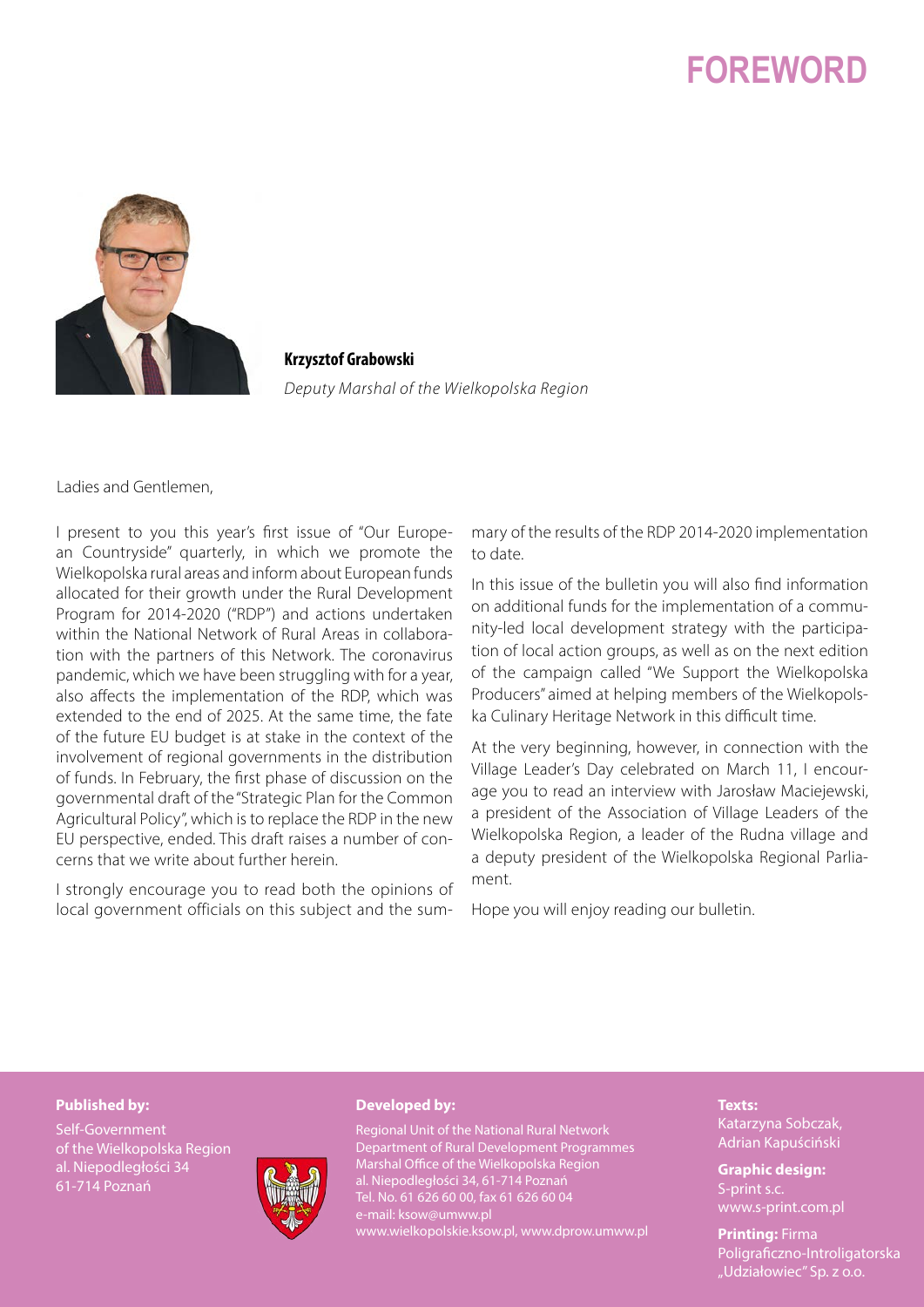### **INTERVIEW**

# **Community leader**

**On March 11, the Village Leader Day is celebrated. This is an increasingly important date on the calendar. On this occasion, we talk to Jarosław Maciejewski, a president of the Association of Village Leaders of the Wielkopolska Region, a head of the Rudna village in the Złotów commune of many years' standing, and a deputy president of the Wielkopolska Regional Parliament, about the role and tasks of a village leader as well as about changes that have occurred in the Wielkopolska countryside thanks to EU funds.**



#### **Why did you want to become a village leader? Family tradition? Coincidence?**

In 2007, when the election for village leaders was approaching, my friends and family gave me to understand that I would be most needed here, in my village, to start changing its look and living conditions and also to give it a new quality.

Being a village head is a great challenge and commitment to the community you represent.

I hesitated whether to take up this challenge, whether I would get by, or meet the residents' expectations to the last day before the elections on March 7, 2007.

My mother, who was a village leader for 12 years, helped me. I was also thinking about my late grandmother, who served as a village head for 24 years. Not to mention my godmother, who was a rural commune mayor for three terms. She is the one I always talk to about contemporary countryside, the residents' expectations and about what really matters to local community. Yes, my service is largely a family tradition, but it is also my choice. It was not a coincidence.

#### **You have been a leader of the village of Rudna for 14 years. What was and still is the most enjoyable and the most difficult for you in this job?**

There is no way to run away from difficulties. This job requires multitasking. It often means taking care of simple, trivial matters. For example, local roads full of post-winter potholes have recently become a problem of many village leaders. For road managers it is just a task to do, but for a village leader it is often an urgent challenge because a whole group of people cannot leave the village to run their errands. We often act under pressure whether we can handle issues quickly and efficiently or not, because the whole chain of affairs for many people depends on it. It is not pleasant to know that not everything is under our control. It should be said, however, that village leaders can and handle even the most difficult and weirdest problems.

On the other hand, getting the job done is always the most pleasant. Village leaders derive their satisfaction from the residents' delight, from the community's successes and local development. The best form of payment for the hard and social work that we do is a smile, friendly greeting and respect of fellow residents.

#### **Will a male Village Leader Day soon be a female Village Leader Day? The number of female village leaders is already equal to the number of men performing this function. Is it a sign of the times, or are women more active?**

A village administrator is an important role in the countryside that should be taken on by a natural leader. Whether it will be performed by a woman or a man, is less important. What matters is that it should be a real leader of the community. This is how it works.

Female village leaders are equal to male leaders. I think it is not about gender, but about the fact that traditionally this role was assigned to men. Women were rather involved in rural housewives' club. Today, the situation is often opposite as men also act as chairmen of the Rural Housewives' Clubs.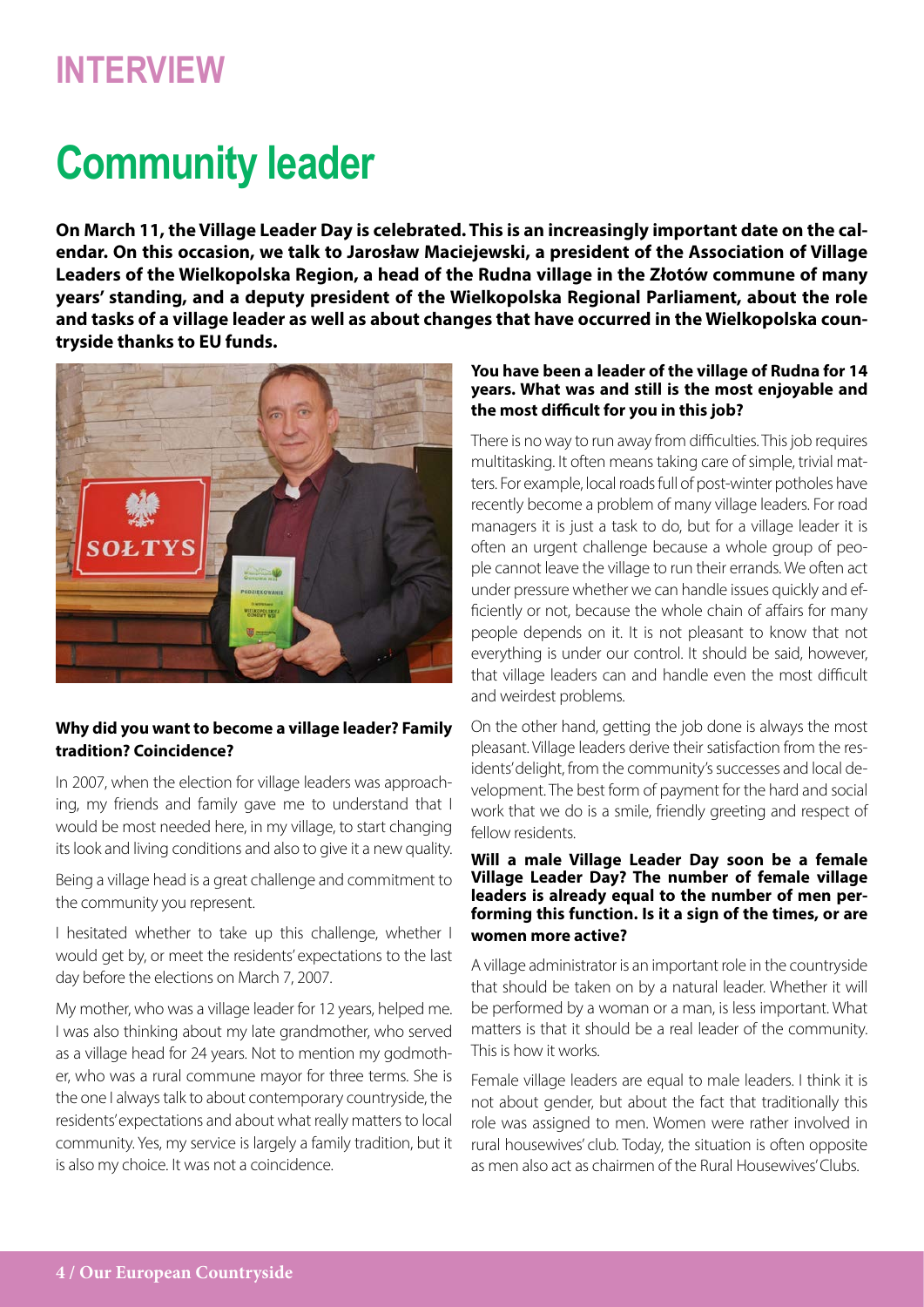### **INTERVIEW**

#### **You have been an active Moderator of the Wielkopol- ska Rural Renewal Program for 11 years, that is from the beginning of this project. What is your priority?**

The Rural Renewal Program is an important catalyst for changes. This is a trend, an idea initiated by Mr. Ryszard Wilczyński. Today, the Wielkopolska Region implements its program based on local resources, traditions, and values. It is an opportunity for changes, and decisions concerning the direction of these changes are made by the village assembly and the Rural Renewal Group.

In 2015, the local government launched additional support for the residents of active villages. A group of Moderators of the Wielkopolska Rural Renewal, of which I am a member, was formed. Moderators are specially trained individuals with specific persuasion skills. Their task is to support local communities in development, identify opportunities that exist in a given environment, which often go unnoticed, and encourage people to actively engage in changes in the countryside, e.g. as those suggested by the Rural Renewal Group. It is important to support such initiatives and give them additional incentives to act, for example in the form of a village council fund.

#### **We know that you promote the village council fund in communes, because not all of then introduce this fund. And what does the situation look like in the Wielkopolska Region?**

The Wielkopolska communes often have a fairly large income per capita. I do not want to talk about specific numbers, I will rather discuss the effects of introducing or not introducing the village council fund. Where communal own income exceeds 50% of the total income, the Commune Council often resigns from allocating resources to the village council fund. This is because the Polish government has recently reduced the rate of return of funds on account of a properly executed village council fund, although the act guarantees return thresholds for communes at the level of 40%, 30% and 20%. Recently, we have been informed that the maximum threshold is only 23% of money provided by the commune. In such a situation, village heads and mayors begin to wonder whether the financing of village council funds by communes is even profitable.

I always count on democratic approach of our leaders to the division of powers and responsibilities because the transfer of some money from a commune budget to village councils lightens the burden imposed on this commune. I know that there are village heads and mayors who cannot imagine any other way of performing their tasks than through village funds. The fund is a lot like the Wielkopolska village: thrifty, economical, and proactive.

By the way, I would like to mention that it was President

Bronisław Komorowski who signed the act on village fund on the Village Leader's Day, i.e. on March 11, 2014. I had a pleasure to participate in this event together with a group of other village leaders.

#### **What is your opinion on the effects of RDP 2014-2020 in the Wielkopolska Region?**

I think that the Rural Development Program has fundamentally changed Polish countryside and has shown how important non-centralized, regional interventions based on local needs are. These needs are best known and understood by local governors.

Probably the most important elements of the RDP program are investment projects in water and sewage management, construction of local roads and rural infrastructure. Building kilometres of water and sewage systems allowed us, the residents of the countryside, to look into the future in a completely different way. My village was connected to the water and sewage system in 2010. It was a major breakthrough for us. I used to say it was then that Rudna had entered the 21st century in grand style.

EU funds allocated for the construction or expansion of halls, community and leisure centres helped to create a completely different quality of life in the countryside, including interpersonal relations and the creation and development of local culture. Today, the villagers form non-governmental organizations that have a direct impact on the development of rural life. Thanks to the assumptions underlying regional policy we can participate in changes occurring in Polish countryside, changes for the better.

#### **In mid-February this year, the first consultation phase on the government's Strategic Plan for the Common Agricultural Policy (CAP), which is to replace the Rural Development Program implemented so far, ended. Where do you stand on the government's proposals?**

I have already expressed my concerns about the Strategic Plan for the CAP being prepared by the Polish government. I initiated the adoption of a stance by the Wielkopolska Regional Parliament, in which we expressed our concerns as to the shape of this strategy to be given by Polish government. Making decisions on the development of Polish countryside at central level, taking away some competence from local governments and acting in favour of governmental agencies and institutions clearly show that this is not a desirable trend.

Regional policy is as different as the regions are. Wielkopolska, Podlasie, Mazowsze, Pomorze and others: regional matters cannot be put into a uniform, schematic framework, they must be handled by well-oriented local government. Will our government hear our voice? We will be eagerly awaiting its response.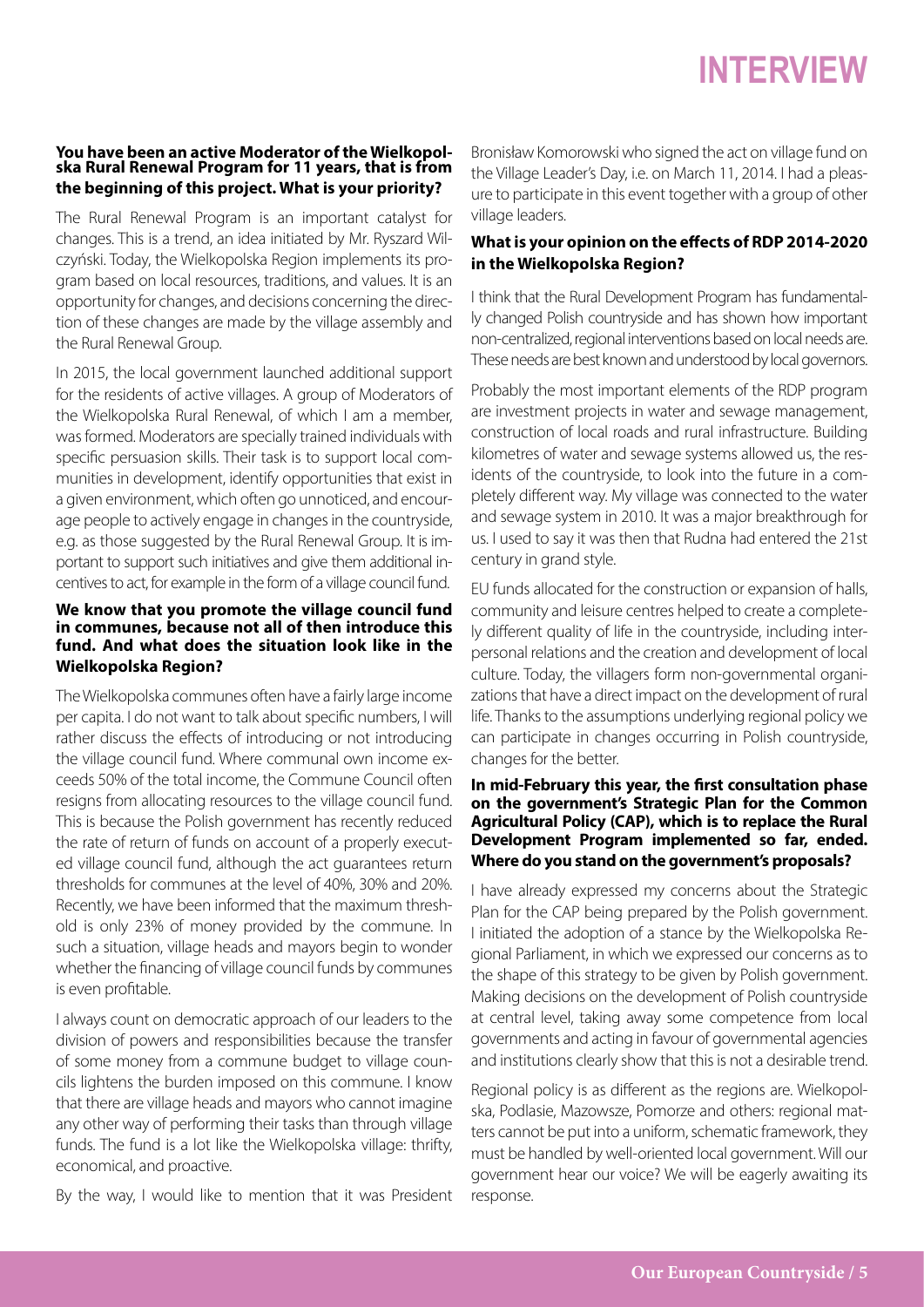### **IMPLEMENTATION OF THE RDP**

# **The RDP 2014-2020 in numbers**

**Due to delays in work on the new EU perspective 2021-2027 caused by various factors, including the pandemic, the European Parliament and the Council of the EU extended the implementation period of the Rural Development Program for the years 2014-2020 by means of a regulation of December 23, 2020 by two years. This means that the last tasks co-financed from the European Agricultural Fund for Rural Development will be settled by the end of 2025. However, the original RDP 2014-2020 time frame encourages us to summarize the implementation of the Program so far. In this article, we will focus on non-commercial infrastructure investment projects.**

So far, PLN 192 million has been paid to the beneficiaries of RDP 2014-2020 for completed projects related to capital investments, including the construction or modernization of local roads, projects regarding water and sewage management, marketplaces, construction facilities intended to promote local products, cultural facilities, but also projects involving the shaping of public space as well as protection of monuments and traditional buildings. So far, 275 such projects have been completed. Additionally, at least PLN 141 million will be paid after the completion of tasks in progress today and also those to be performed in the future.

#### **AMOUNTS PAID TO THE RDP 2014-2020 BENE-FICIARIES UNDER THE MEASURES "BASIC SER-VICES AND RENEWAL IN RURAL AREAS IN THE WIELKOPOLSKA REGION"**

(data as of March 14, 2021)



*The last 20 contracts will be signed soon for tasks related to water and sewage management, the co-financing of which was requested by communes and communal enterprises in 2019, but their commencement has so far been on the waiting list due to an insufficient limit of funds. Thanks to the possibility of transferring funds from other actions covered by the program, the Government of the Wielkopolska Region may co-finance all projects that were given a positive opinion as part of the call for proposals. In total, under the current financial perspective, we allocate as much as PLN 156 million from EU funds to water and sewage management. This is a very important support, without which the development of rural areas in our region would significantly slow down,* emphasizes Krzysztof Grabowski, Deputy Marshal of the Wielkopolska Region.

In terms of the construction or modernization of local roads, the Government of the Wielkopolska Region arranged for two calls for proposals, in 2016 and 2019, allocating as much as PLN 137.5 million from the EAFRD funds to support 189 projects related to communal and district roads. The material effects of these investment projects to date are presented in the table below.

| THE EFFECTS OF THE CONSTRUCTION OR MODERNIZATION OF<br><b>LOCAL ROADS</b><br>(data as of March 14, 2021) |           |  |  |
|----------------------------------------------------------------------------------------------------------|-----------|--|--|
| Built communal roads                                                                                     | 22,21 km  |  |  |
| Rebuilt communal roads                                                                                   | 178,90 km |  |  |
| Reconstructed district roads                                                                             | 56,89 km  |  |  |
| In total                                                                                                 | 258 km    |  |  |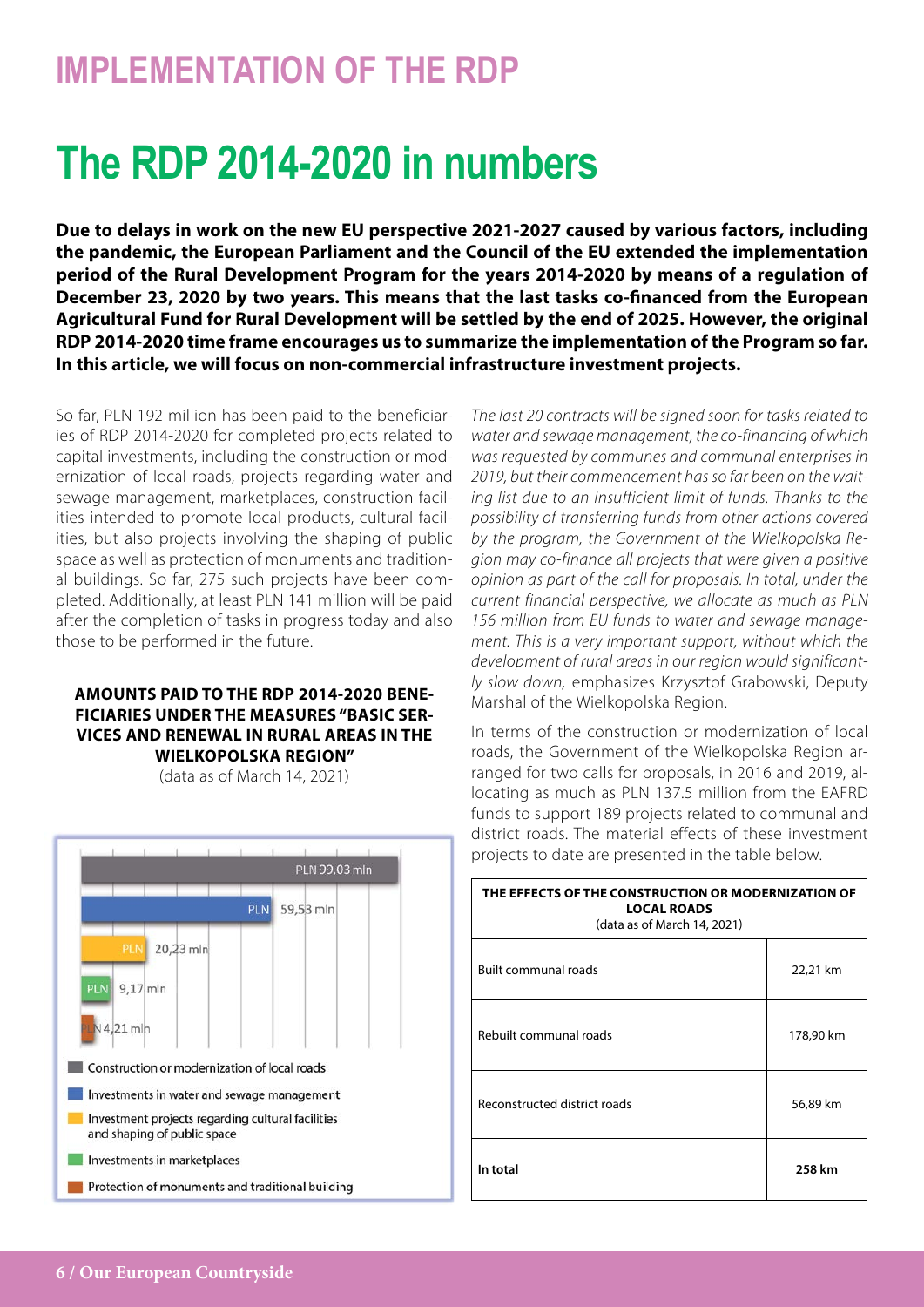### **IMPLEMENTATION OF THE RDP**

| <b>INVESTMENTS IN WATER AND SEWAGE MANAGEMENT - MATERIAL EFFECTS</b><br>(date as of March 14, 2021) |              |            |                         |              |              |  |  |  |
|-----------------------------------------------------------------------------------------------------|--------------|------------|-------------------------|--------------|--------------|--|--|--|
| Collective water supply systems                                                                     | Built        | 48,79 km   | Water treatment plants  | Built        | 3 plants     |  |  |  |
|                                                                                                     | Rebuilt      | 24.97 km   |                         | Rebuilt      | 16<br>plants |  |  |  |
| Collective sewage systems for communal sewage                                                       | <b>Built</b> | 109,95 km  | Sewage treatment plants | Built        | 4 plants     |  |  |  |
|                                                                                                     | Rebuilt      | 1,51 km    |                         | Rebuilt      | 2 plants     |  |  |  |
| Home sewage treatment plants                                                                        | <b>Built</b> | 800 plants | Water intakes           | <b>Built</b> | 5 plants     |  |  |  |
|                                                                                                     |              |            |                         | Rebuilt      | 3 plants     |  |  |  |

In 2016 and 2019, the Program beneficiaries could also apply for co-financing of investment projects related to water and sewage management. They include such tasks as construction and reconstruction of water supply and sewage systems, construction of home sewage treatment plants, construction or reconstruction of water treatment plants, sewage treatment plants and water intakes. The financial aid so far granted to the RDP 2014-2020 beneficiaries from EAFRD funds exceeds PLN 60 million. Ultimately, 133 projects should be executed with European funds in the amount of PLN 156 million. Information on the effects of tasks completed and settled so far is presented in the table below.

All co-financed investment projects regarding marketplaces or construction facilities intended for the promotion of local products have already been executed. The beneficiaries built 8 new marketplaces and 11 facilities for the promotion of local products, rebuilt 6 existing marketplaces.

The Wielkopolska communal governments and their cultural units obtained EU funds from the RDP 2014-2020 amounting in the total to PLN 38.5 million for investment projects regarding cultural facilities, the shaping of public space and the protection of monuments and traditional building. Two-thirds of these funds have already gone towards the budgets of the beneficiaries. In addition, such tasks are performed with funds distributed through 28 local groups operating in the Wielkopolska Region. The implementation of local development strategies helps create or modernize already existing tourist and leisure infrastructure facilities. The material effects of the actions reimbursed so far are presented in the table below.

| MATERIAL EFFECTS OF INVESTMENT PROJECTS REGARDING FACILITIES SERVING RURAL COMMUNITIES<br>(date as of March 14, 2021)            |             |            |  |  |  |
|----------------------------------------------------------------------------------------------------------------------------------|-------------|------------|--|--|--|
| After-school clubs and community centres                                                                                         | built       | 11 objects |  |  |  |
|                                                                                                                                  | rebuilt     | 25 objects |  |  |  |
|                                                                                                                                  | equipped    | 18 objects |  |  |  |
| Libraries                                                                                                                        | rebuilt     | 2 objects  |  |  |  |
|                                                                                                                                  | equipped    | 1 object   |  |  |  |
| Historic buildings renovated to preserve cultural heritage                                                                       | 10 objects  |            |  |  |  |
| Purchased buildings typical of the construction tradition in a given<br>region for public purposes                               | 2 objects   |            |  |  |  |
| Number of new tourist and leisure infrastructure facilities (as part of the<br>Local Development Strategy implementation)        | 359 objects |            |  |  |  |
| Number of modernized tourist and leisure infrastructure facilities (as part<br>of the Local Development Strategy implementation) | 113 objects |            |  |  |  |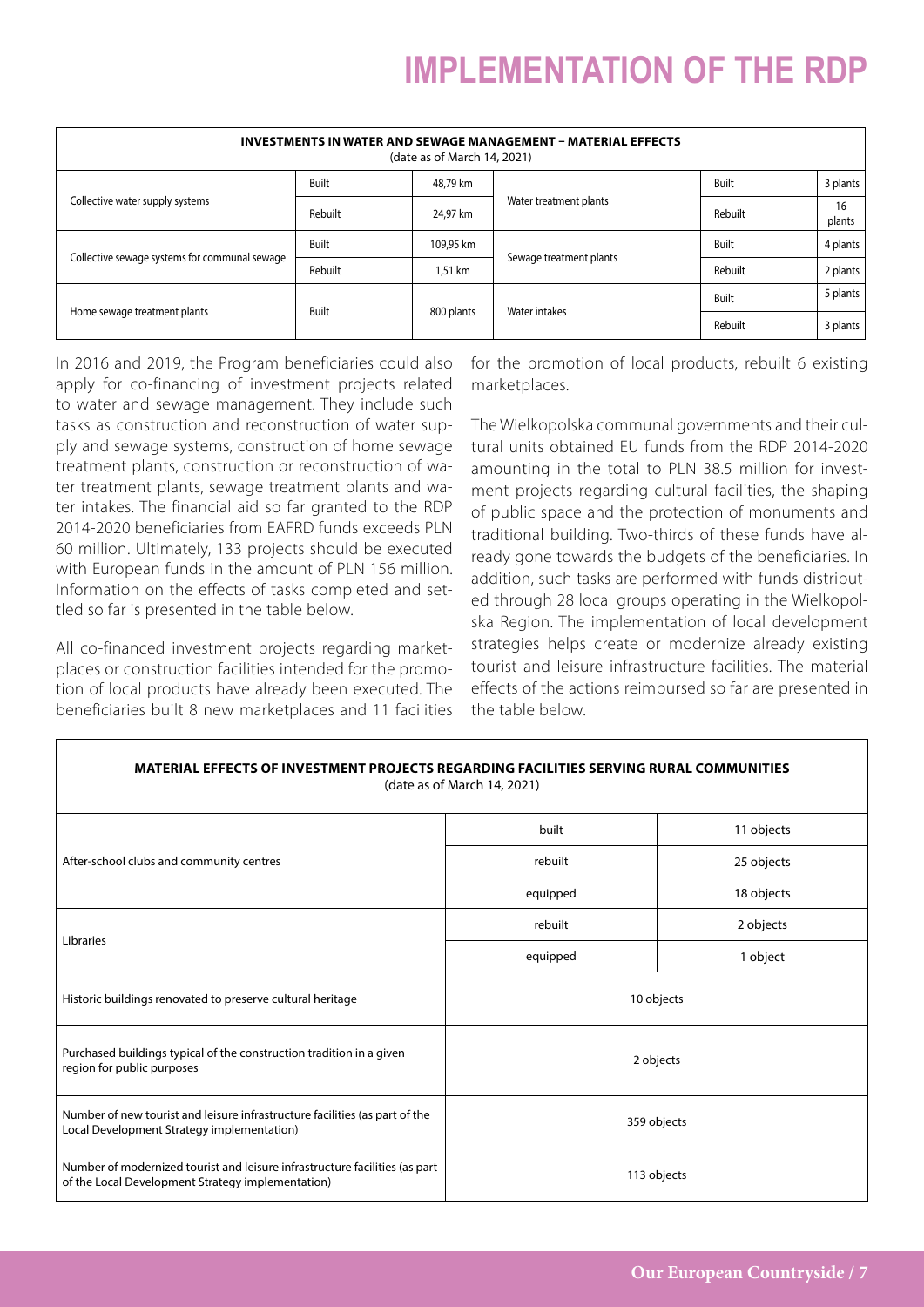### **NEW FINANCIAL PERSPECTIVE OF THE EU**

# **The voices on the Strategic Plan for the CAP**

**On February 15, 2021, the first phase of discussion on the draft document prepared by the Ministry of Agriculture and Rural Development ended. The Strategic Plan for the Common Agricultural Policy defines goals and actions to be taken under the EU new budgetary perspective after 2023. It includes instruments of both the first pillar of the CAP, i.e. direct payments and sectoral measures regarding agricultural markets, and the second pillar, i.e. support for rural development. During the 26th session of the Parliament of the Wielkopolska Region, the Region councillors expressed their position on the plans of the Ministry.**

*In the opinion of the majority of the Region councillors, expressed in the adopted stance, the draft Strategic Plan for the Common Agricultural Policy for 2023-2027 requires changes. First of all, it does not include support for local governments for a number of important infrastructure investment projects. The Rural Development Program for 2014-2020 allows the beneficiaries to spend EU funds on projects regarding the construction or modernization of local roads, water and sewage management system, construction or reconstruction of rural community centres, the shaping of public space and the protection of monuments. If the plan for the new financial perspective is adopted in its present form, communes and districts will not be able to count on funds to perform these tasks, which may drastically inhibit the development of rural areas in our Region. The scale of investment needs is still huge. The beneficiaries point to this fact in numerous letters addressed to the Government of the Wielkopolska Region. They show the demand for the construction of at least 3,500 km of new communal and district roads and 2,500 km of sewage and water supply system. The experience of two EU budgetary perspectives shows that financial aid for this type of tasks, distributed through regional governments, gives the expected results. According to the draft strategic plan, however, the competence of the Regions is going to be limited in this respect, which is very disturbing,* says Krzysztof Grabowski, Deputy Marshal of the Region.

Other local government officials also have their opinion on the Strategic Plan for the Common Agricultural Policy. We present the views of beneficiaries of the RDP 2007-2013, the RDP 2014- 2020 and institutions involved in the development of rural areas in the Wielkopolska Region.



#### **Jacek Gursz**

*Chairman of the Association of Communes and Districts of the Wielkopolska Region, Mayor of Chodzież*

Speaking on behalf of rural communes, I would like to emphasize that the provisions of the draft Strategic Plan of the Common Agricultural Policy regarding the lack of support from the European

Agricultural Fund for Rural Development give rise to our concerns. The inability to obtain funds for the construction or reconstruction of roads, the expansion of water and sewage system or broadband Internet, may mean to rural and urban-rural communes a complete lack of support for the execution of investment projects of enormous importance to their residents. In our opinion, it is a paradox that on the one hand the authors of the draft Strategic Plan are aware of the existing development disparities in rural areas, but on the other hand they take away from local authorise a tool for reducing such disparities and ensuring better use of the potential of Polish countryside. The previous system allowed us to efficiently achieve goals of key importance to local government units and was in line with their real needs.



#### **Mariusz Woźniak**

*Mayor of the Grodziec Commune*

We are concerned about the government's draft Strategic Plan for the Common Agricultural Policy, a document particularly important for the development of rural areas. According to the draft, governments of the regions will

not be able to grant funds for partnership operations under the NRN (National Rural Network), financial support for the development of small infrastructure in rural areas will be limited only to the LEADER program, which has a relatively small budget and does not cover all communes, and major tasks regarding basic infrastructure will be excluded from EU funding. In our opinion, the document is unacceptable.

The Grodziec commune alone received EU support worth millions of złotys through the Government of the Wielkopolska Region from the RDP 2007-2013 and 2014-2020. Therefore, it was possible to build kilometres of asphalt roads, rainwater and sanitary sewage systems, sewage treatment plants, a communal market, and after-school clubs. The stance presented in the Strategy Plan is in contradiction with local government ideas and local needs, therefore the Grodziec Commune is negative about it.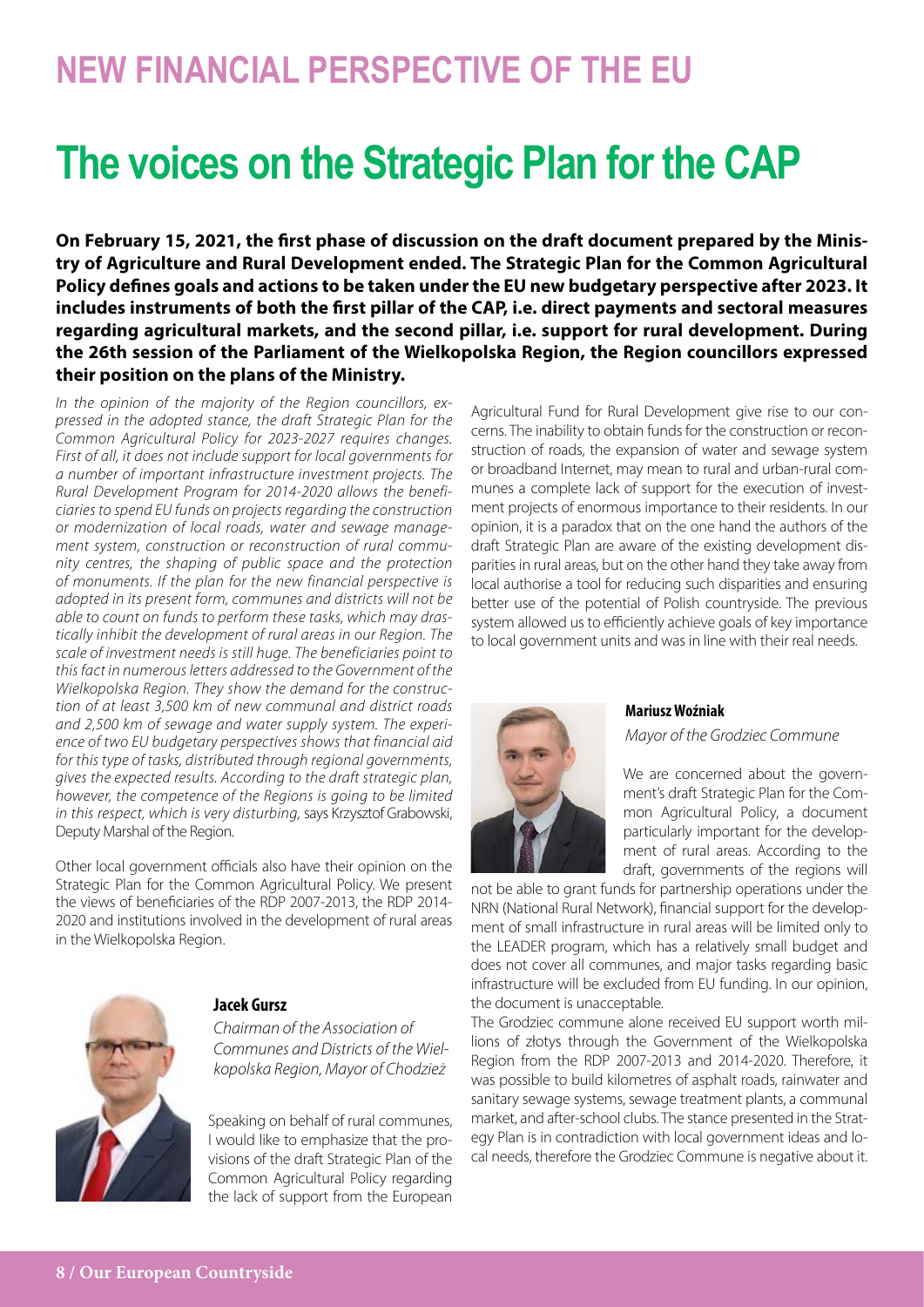### **NEW FINANCIAL PERSPECTIVE OF THE EU**



#### **Tomasz Lesiński**

*Mayor of Kobylin*

As a small urban-rural commune, we are particularly interested in receiving support for rural areas from EU funds. The provisions in the draft Strategic Plan for the Common Agricultural Policy show that the government is planning

to transfer funds from the European Agricultural Fund for Rural Development (EAFRD), which have gone to the existing RDP programs, to purposes other than investment projects in sustainable rural development. In the past EU financial perspective, we used the funds under the RDP 2014-2020 to build and expand sewage systems and roads, establish leisure centres, recreate ponds and build hybrid lighting. The lack of these funds in the new Strategic Plan for the CAP means less technological facilities in our villages, less convenient transport connections between villages and cities, less attractions, investment projects and tourists, and thus fewer non-agricultural jobs in rural areas. We are a beneficiary of the RDP and for years we have used EU funds to develop our villages. The Program was designed in such a way that it satisfied our local needs.



#### **Przemysław Majchrzak**

*Mayor of the Wągrowiec Commune*

As emphasized in the governmental document called "Strategic Plan for the Common Agricultural Policy", and construction of roads and water supply and sewage systems, or the development of broadband Internet make

a significant contribution to the growth of rural areas. This is why it came as a surprise and a contradiction that no funds were provided for the performance of these tasks under the Common Agricultural Policy. This solution is very unfavourable for local communities and regional government. We appreciate the fact that the document recognizes the important role of Local Action Groups in the process of rural development. However, financing the LAGs' public infrastructure projects only from modest LEADER resources is far too little compared to the already identified needs of rural areas. Thanks to the RDP 2007-2013 and 2014-2020, local governments successfully and consistently executed numerous projects related to rural, road reconstruction, water and sewage system construction with accompanying infrastructure, renewable energy installations, monument protection or actions involving integration and activation. These projects are necessary and socially important, they serve to meet vital and professional needs of rural communities and raise the standard of living in the countryside.



#### **Feliks Łaszcz**

*Starost of the Czarnków-Trzcianka District*

The District Board is concerned about the current governmental draft of the "Strategy Plan for the Common Agricultural Policy". It is clear that the objec-

tives covered by the draft of the new CAP are mainly focused on increasing the profitability and income of farms and on actions related to environmental and climate protection. This is, of course, very important, but actions oriented at the sustainable development of rural areas, improvement of the living conditions of residents through investments in infrastructure are equally important, and they have been marginalized in the draft. Insufficient funds for investment projects of key importance for the development of rural areas, in particular the construction and modernization of local roads, will create a major barrier to their growth. Rural areas should not be regarded solely as places of agricultural production. It is also a place of cultural and natural heritage as much as a place where more and more non-agricultural enterprises are established. In the opinion of the Management Board of the Czarnków-Trzcianka District, the planned change in the RDP 2014-2020 concerning the financing of infrastructure investments only from modest funds from the LEADER initiative, will significantly slow down the projects execution.



#### **Piotr Psikus**

*Mayor of the Town and Commune of Kępno*

As a beneficiary of the Rural Development Program, the Kępno Commune had an opportunity to benefit from financial support for the execution of many key investment projects. It is

worth mentioning, for example, the reconstruction of community centres in eight towns in our commune, the expansion of the water and sewage infrastructure in three towns and the construction of two leisure and sports centres. The effects of these undertakings are noticeable. The projects executed for European funds significantly contributed to the improvement of the residents' quality of life, as well as to their increased involvement in social and cultural actions. For this reason, I believe that if the Strategic Plan for the Common Agricultural Policy for 2023-2027 does not include the possibility of co-financing large investment projects in rural areas, it will mean the necessity to abandon the projects that local communities in the Kępno commune are counting on and waiting for. I hope that the opinion of local governments on this matter will prove to be important and will be considered.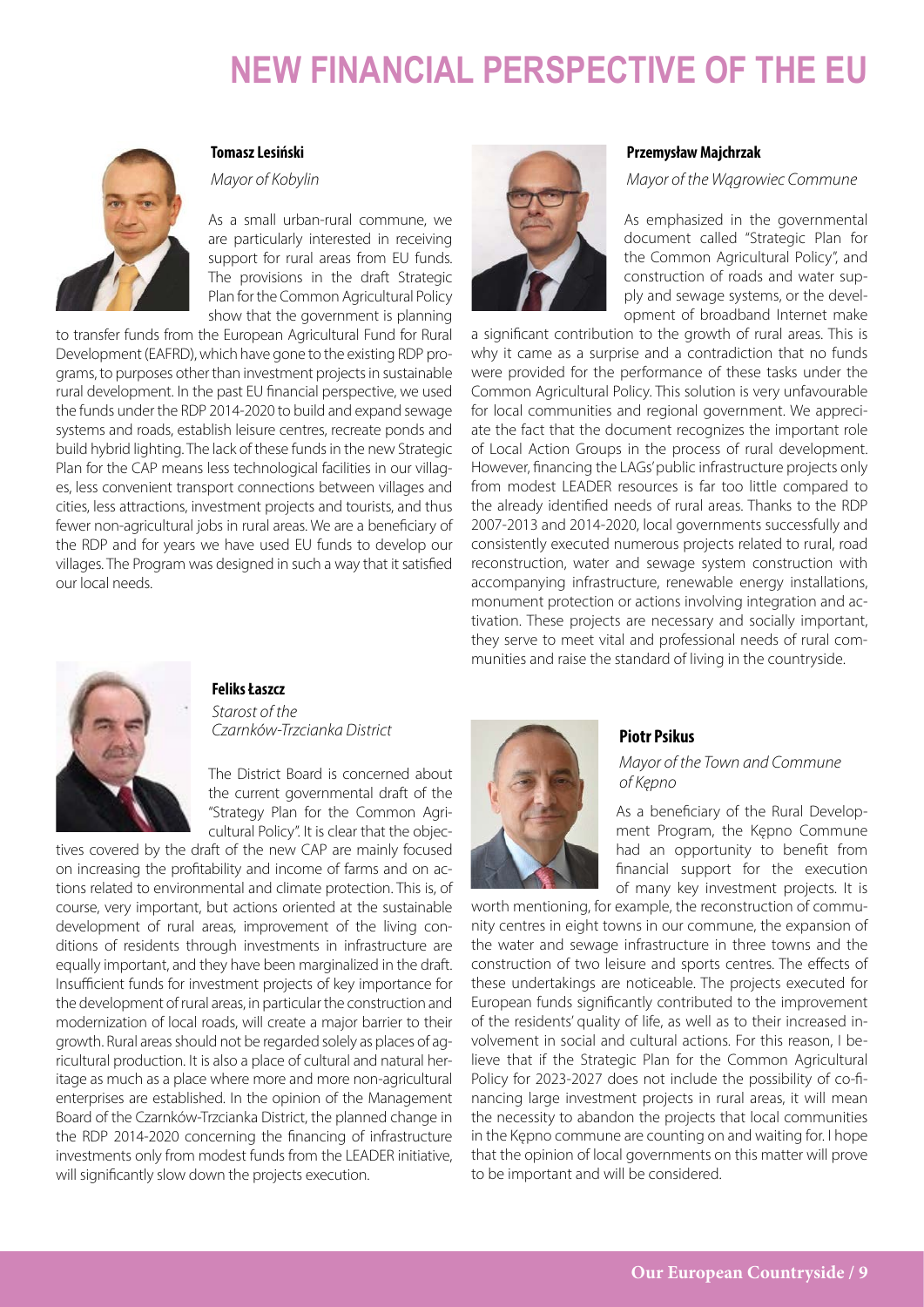### **LEADER**

# **More funds to implements the Local Development Strategies**

**The Local Action Groups (LAGs) are announcing further calls for proposals under the LEADER initiative. From this year on, funds intended for this purpose may increase. This is related to new rules for calculating funds specified in framework agreements concluded between LAGs and the Government of the Wielkopolska Region. Thanks to the release of the so-called exchange rate difference, the LAGs will have more money to share with beneficiaries for actions to be taken under the Community Led Local Development (CLLD) strategy.**



In February 2021, the Town and Commune of Krotoszyn received funds to execute the project entiled "Bicycle stop with land development around the pond in Roszki". from the left: Izabela Mroczek, Head of the RDP<br>Department o of the Wielkopolska Region.

At the beginning of 2020, the Agency for Restructuring and Modernization of Agriculture developed a new instruction for converting amounts for sub-measure 19.2 covered by the RDP 2014-2020. The purpose of the update was to enable greater use of financial resources for measures to be taken under the Local Development Strategies. LAGs may or may not apply the new solution and use the financial surplus resulting from the exchange rate when converting the amounts. How does it work? Before the instructions were changed, the limits of funds for the implementation of local strategies were provided in euro in the framework agreements, and the amounts available for subsequent calls for proposals were converted into złotys according to constant, indicative exchange rate  $PLN$  4 = EUR 1. After the

update, funds in złotys allocated for specific projects can be converted into EUR at the current exchange rate and only then will they reduce the overall pool of funds available to LAGs. Depending on the current exchange rate, there may be a surplus that LAGs can use to support the beneficiaries' operations. However, if LAGs want to benefit from the update, they must first apply to the Government of the Wielkopolska Region for the conversion of funds within the limits granted to them. Information on this subject was provided already last year.

The new rules for converting the available funds under the Local Development Strategies do not apply to the last year's completed calls, the beneficiaries of which begin to execute the projects after signing contracts with the Gov-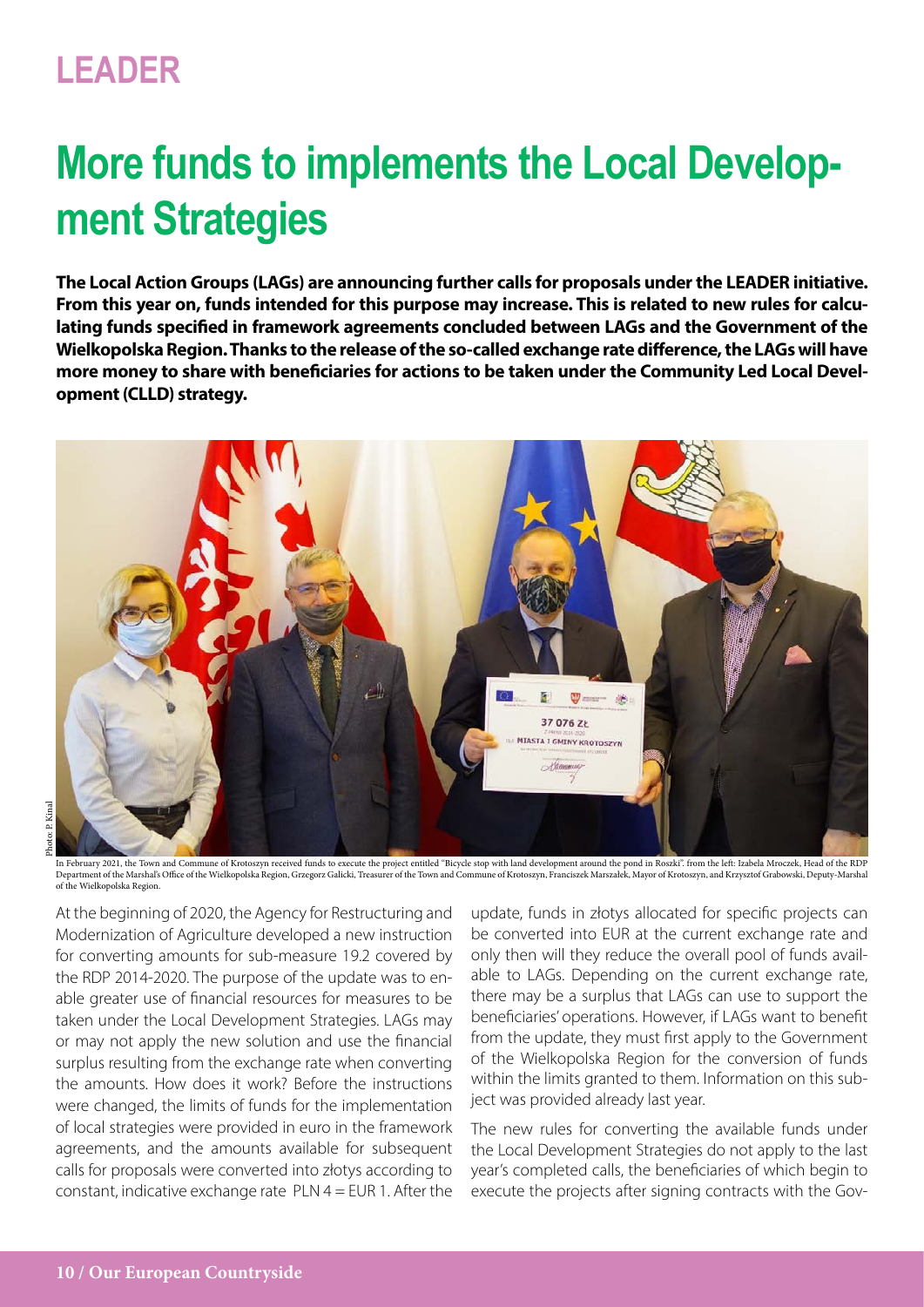### **LEADER**

ernment of the Wielkopolska Region. Altogether, during the first two months of the year, a total of 45 contracts were signed under the LEADER initiative for an inclusive amount of PLN 4,119,204.00.

We present examples of selected projects co-financed in 2021 as part of the implementation of the community-led local development strategy.

The service and commercial company "Old Garden" Elżbieta Michalska from Sycewo, the Sompolno commune, runs a restaurant with a hotel in a garden setting. The company is one of the new members of the Wielkopolska Culinary Heritage Network (see more on pages 12-13), but also a beneficiary of the RDP 2014-2020. The purpose of the project is co-financed in the amount of PLN 100,00.00 is to expand the range of products by home-made preserves from fruit and vegetable picked from their own garden and to increase the processing while maintaining the full-value characteristics of products processed without preservatives. The company has a pear orchard with pear variety that used to be typical of this region (the Bera Ulmska variety).

The company Allsenses sp. z o.o. sp. k., with a branch in Zielątkowo in the Suchy Las commune, also received funds from the RDP 2014-2020. Co-financing in the amount of PLN 79,829.00 will be allocated for the construction of the "Laboratory of Taste and Smell in Zielątkowo". This will allow the company, which on a daily basis sells aromatic substances for teas, to expand their offer with their own products.

The Association for the Development of the Village of Łokacz Mały "Królewski Zakątek" ("Royal Nook") from the Krzyż Wielkopolski commune, the Czarnków-Trzcianka district, received financial aid in the amount of PLN 299,958.67 for the execution of a project aptly named "Ranczo Królewski Zakątek" ("Royal Nook Ranch"). An interactive educational path leading to the "Golden Mountain" will be created; according to the Association, it will encourage residents to sports and tourist activities and will become a leisure centre.

Anna Nita from Krajenka in the Złotów district received PLN 60,000.00 for the development of an interesting initiative called "Nitkomanka – a handicraft workshop". Anna has been knitting for 15 years, weaving for 1.5 years, and she has been promoting and selling her products as a hobby on the Internet for 2 years. She wishes to develop her business mainly based on the slow fashion trend. Anna's goal is to increase income from a handicraft-based business so that it becomes the primary source of income. She is going to use the EU funds to buy looms, frame looms and other

weaving devices and to develop corporate social media. She hopes she will manage to create a local group of handicraft fans, including socially disadvantaged people, who will engage in joint projects, photo sessions, campaigns promoting sustainable fashion, ecology in fashion, handicraft techniques.

In the town of Bługowo (the Lipka commune), located in the same district, a seventeenth-century palace park will be revitalized thanks to EU funds, so that it becomes a local tourist attraction. Anna Grubich received funds for the project which should be completed in June 2021.

In Roszki, the Krotoszyn commune, which is almost at the other end of the Wielkopolska Region, a project called "Bicycle Stop With Land Development around the Pond in Roszki" will be implemented. The purpose of the project is to encourage residents to actively spend time outdoors and use bicycles as an ecological means of transport. The commune achieves the purpose by developing non-commercial infrastructure.

The Swarzędz commune received funds in the amount of PLN 109,408.00 for the construction of an innovative rain garden, i.e. green infrastructure. The execution of the task will contribute to the shaping of pro-ecological and pro-environmental attitudes among the residents of the commune and the area covered by the "Trakt Piastów" LAG. The project will include the construction of infrastructure for collecting rainwater, a system for its distribution (irrigation), a sensory path and a playground for children.

In the Czerwonka village located in eastern Wielkopolska (the Chodów commune, the Koło district), a modern leisure centre will be built. The Volunteer Fire Department in Chodowo obtained funds for this purpose. It is assumed that, after the pandemic subsides, the centre will be used to hold cultural and outdoor events and integration meetings. Co-financing from EU funds amounts to PLN 227,373.00.



Volunteer fire fighters from Chodów not only save the lives and property of residents, but also take care of the look of villages and towns in their commune. Thanks to their efforts, the project "Leisure Centre in Czerwonka" will be executed co-financed by the RDP 2014-2020.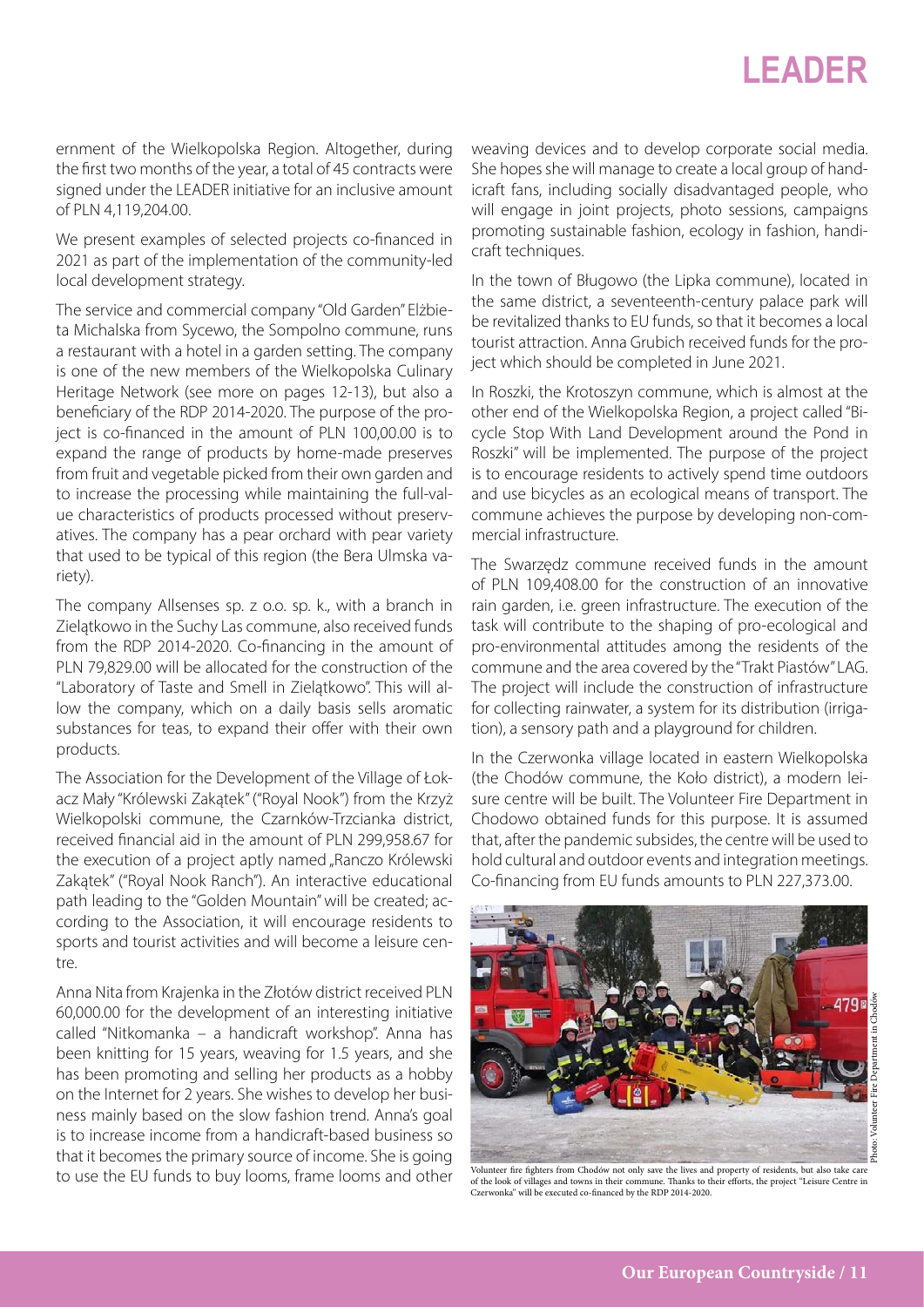### **CULINARY HERITAGE**

# **Support the Wielkopolska producers**

**At the end of March, the "We Support the Wielkopolska Producers!" campaign was already in its third edition. It is a continuation of actions taken by the Government of the Wielkopolska Region aimed at helping members of the Wielkopolska Culinary Heritage Network in the pandemic era. The government, acting in cooperation with local media, published a series of promotional articles encouraging the residents to use products offered by producers associated in the network. At the same time, the Region Management Board exempted the Wielkopolska Culinary Heritage Network members from membership contributions. Furthermore, we are pleased to announce that six new members joined the Wielkopolska Culinary Heritage Network. Short description of their business activity is presented herein.**

125 entities already belong to the Wielkopolska Culinary Heritage Network, including sellers of high-quality agricultural and food products, farmers, gardeners, owners of restaurants, hotels, fishing enterprises and food processing companies. The Network members have more in common than the sign, including the highest quality of services and products based on local raw materials.

*During this difficult pandemic time, I encourage you to show local patriotism by purchasing groceries from pro-* *ducers being members of the Wielkopolska Culinary Heritage Network. We publish information about their offer on an ongoing basis on the website http://sdk-wlkp.pl and on social media, including Facebook and Instagram. You can use also a free mobile application called "Culinary Wielkopolska",* says Krzysztof Grabowski, Deputy Marshal of the Wielkopolska Region.

In 2021, three restaurants, a brewery, a farm, and a company offering BIO products joined the Network.



**Artur Piotrowski's Restaurant "Lizawka"** Poznań is the Polish Game Embassy. It serves czernina, a traditional local soup made of duck blood and clear poultry broth prepared in accordance with a recipe passed down from generation to generation. The Culinary Heritage Certificate was awarded for the restaurant's entire activity.



**The "OLD GARDEN" Restaurant E. A. Michalska** in Sycewo, the Sompolno commune in the Konin district. The restaurant uses products picked right from their own garden and expands its assortment by fruit and vegetable preserves. The Culinary Heritage Certificate was awarded for the restaurant's entire activity.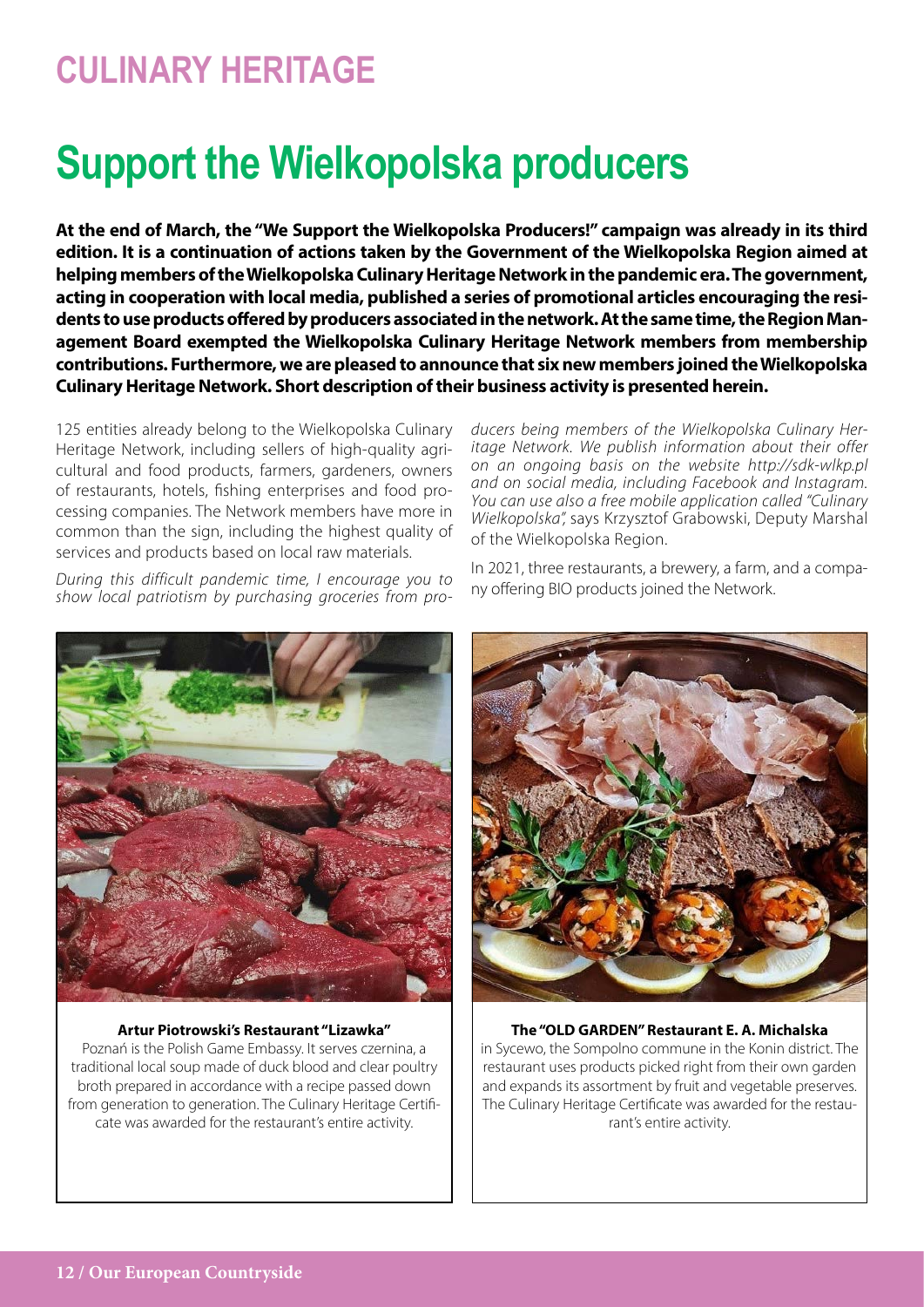### **CULINARY HERITAGE**



#### **The "IMPULS" Restaurant Marzena Swora**

in Zduny, the Krotoszyn district, serves Old Polish, regional and hunting dishes made of local products. The restaurant has its own smoking chamber as well as a rabbit husbandry and carp farm. The Culinary Heritage Certificate was awarded for jacket potatoes with cottage cheese, fried cottage cheese with dill or caraway seeds, duck blood soup with dried fruit and giblets served with home-made noodles, roast duck with steamed dumplings and red cabbage with apple, deer roll served with baked apple and cranberries, roast wild boar served with groats and sauerkraut with mushrooms, rabbit stewed in cream, carp in onion sauce, smoked wild boar ham.



#### **The Michalak Ilona Agricultural Farm "SEROWNIA" Backyard Cheese Production**

in Kuchary Borowe, the Rychwał commune in the Konin district, has been making cheese from unpasteurized cow's milk from cattle from their own husbandry for two years. The Culinary Heritage Certificate was awarded to the "Kucharski" ripening rennet cheese with various additives (bear's garlic, fenugreek, black cumin, walnut, cranberry, mixed herbs, dried tomato), the "Straszak" ripening rennet cheese, smoked rennet cheese, sour-rennet cheese with fromage herbs, ricotta cheese, feta-type cheese in brine, cottage cheese, natural yoghurt, butter.



#### **The Gzub Brewery Katarzyna Staszewska**

from Annopole in the Środa Wielkopolska commune produces re-fermented craft beers. It is a family brewery with a modern twist. The Culinary Heritage Certificate was awarded for the brewery's entire activity.



**The BIO Bogaczyńscy company** from Doruchów in the Ostrzeszów district promotes and sells, also on the Internet, food products made with traditional, craft methods. The Culinary Heritage Certificate was awarded to rye and wheat flours.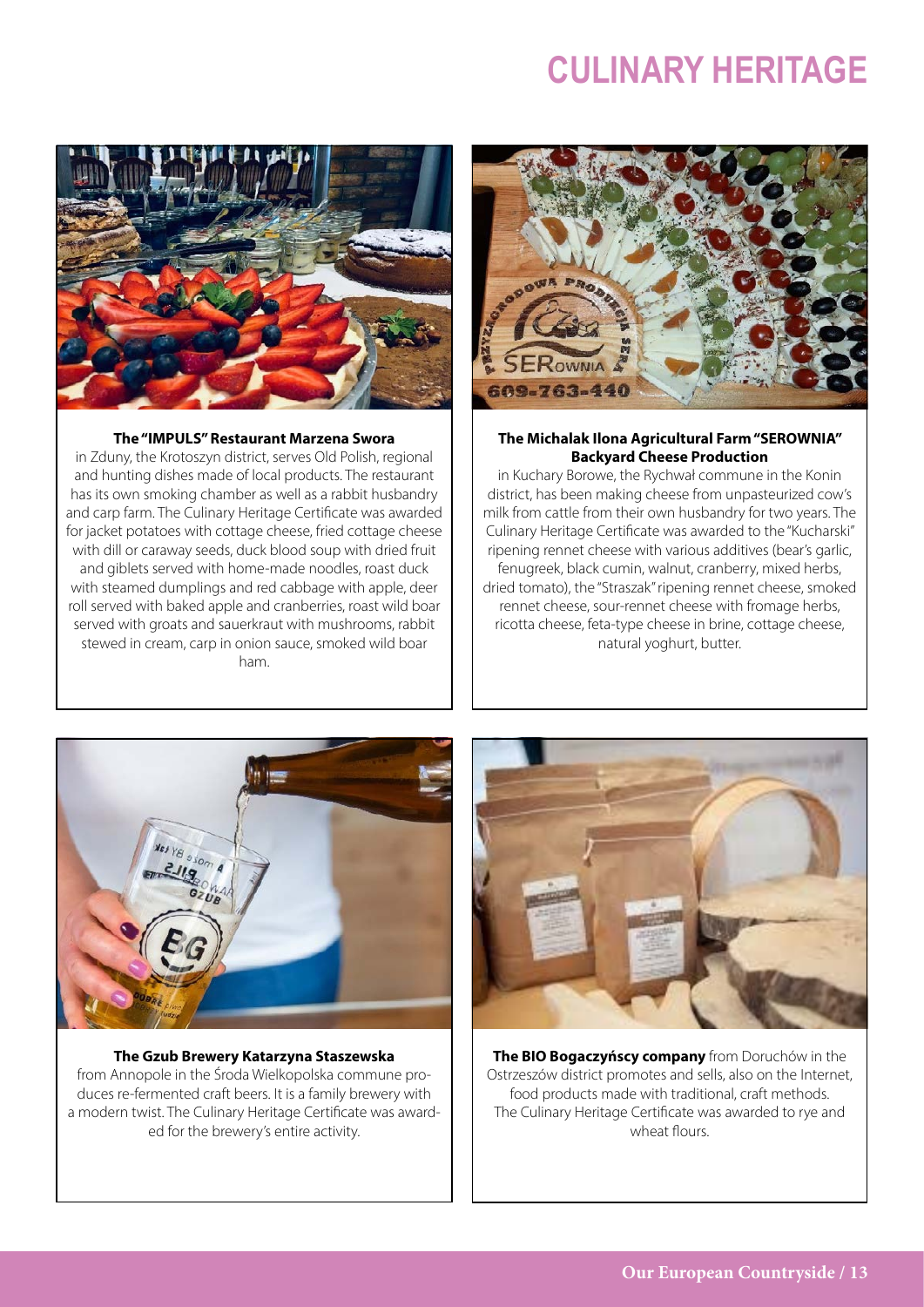### **CULINARY HERITAGE**

# **Traditional Poznań cake**

**We associate cake primarily with Easter. It comes as no surprise as the tradition of baking cakes in this period dates back to the 17th century. Making this cake required a lot of strength and skills from housewives, especially that they did not have any of today's household appliances. Over time, the cakes have taken various forms: teacake, sand cake, steamed cake, punch care. Currently, it is commonly baked and is available in pastry shops not only for holidays, but also on an everyday basis.**

In Wielkopolska, the Poznań cake is popular, often baked in an oblong form. It is called "sand cake" from its fine crumbly texture. It is different from other cakes of this type because it calls for potato flour, which makes it light, crisp and fluffy. The cake with a slight lemon aftertaste is perfect every day and also once in a blue moon. It is quite dry, so it is best to serve it with afternoon coffee or tea.

#### **INGREDIENTS**

- 1 and  $\frac{1}{2}$  cups of potato flour
- $\frac{1}{2}$  cup of wheat flour
- 1 cup of sugar
- 250g of butter
- 5 eggs
- 4 teaspoons of baking powder
- pinch of salt
- lemon zest (from half a lemon)
- lemon juice
- icing sugar

#### **HOW TO MAKE**

Place the butter in a saucepan and cook over low heat until the butter is melted. Mix both types of flour with the baking powder and sift through a fine sieve into a bowl. Put lemon in the boiling water to scald it, use



Photo: www.slodkiefantazje.pl

a fine grater to grate the zest and squeeze the juice out of half of the lemon. Beat the eggs with sugar until it becomes thick, fluffy, and triples in volume, add a pinch of salt, lemon juice and zest. Add the sifted and mixed flour. At the end, slowly pour in the melted butter, stirring constantly. Place the dough into a greased and floured baking pan. Bake for about 40 minutes at a temperature of about 170oC. Sprinkle with icing sugar after baking.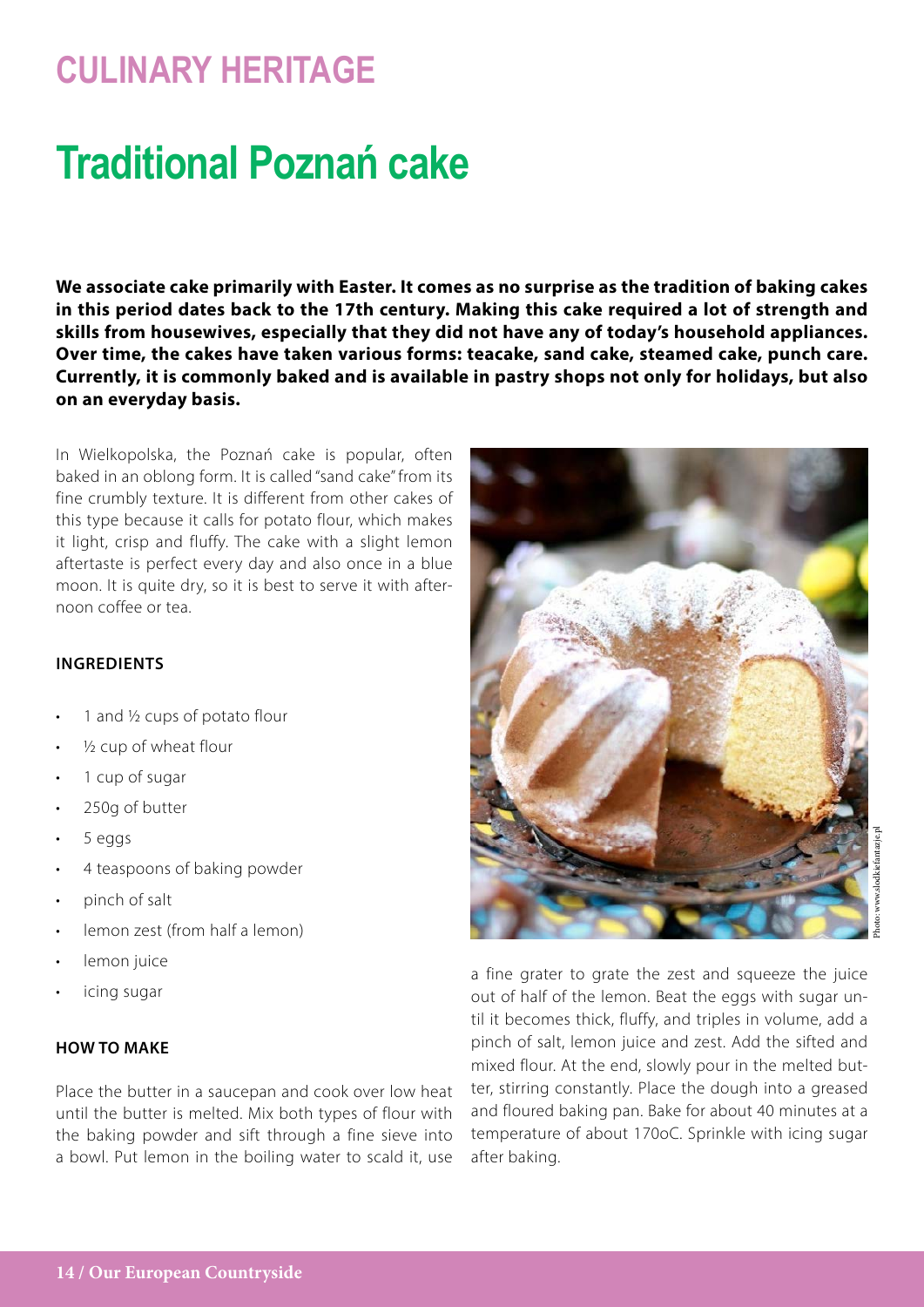